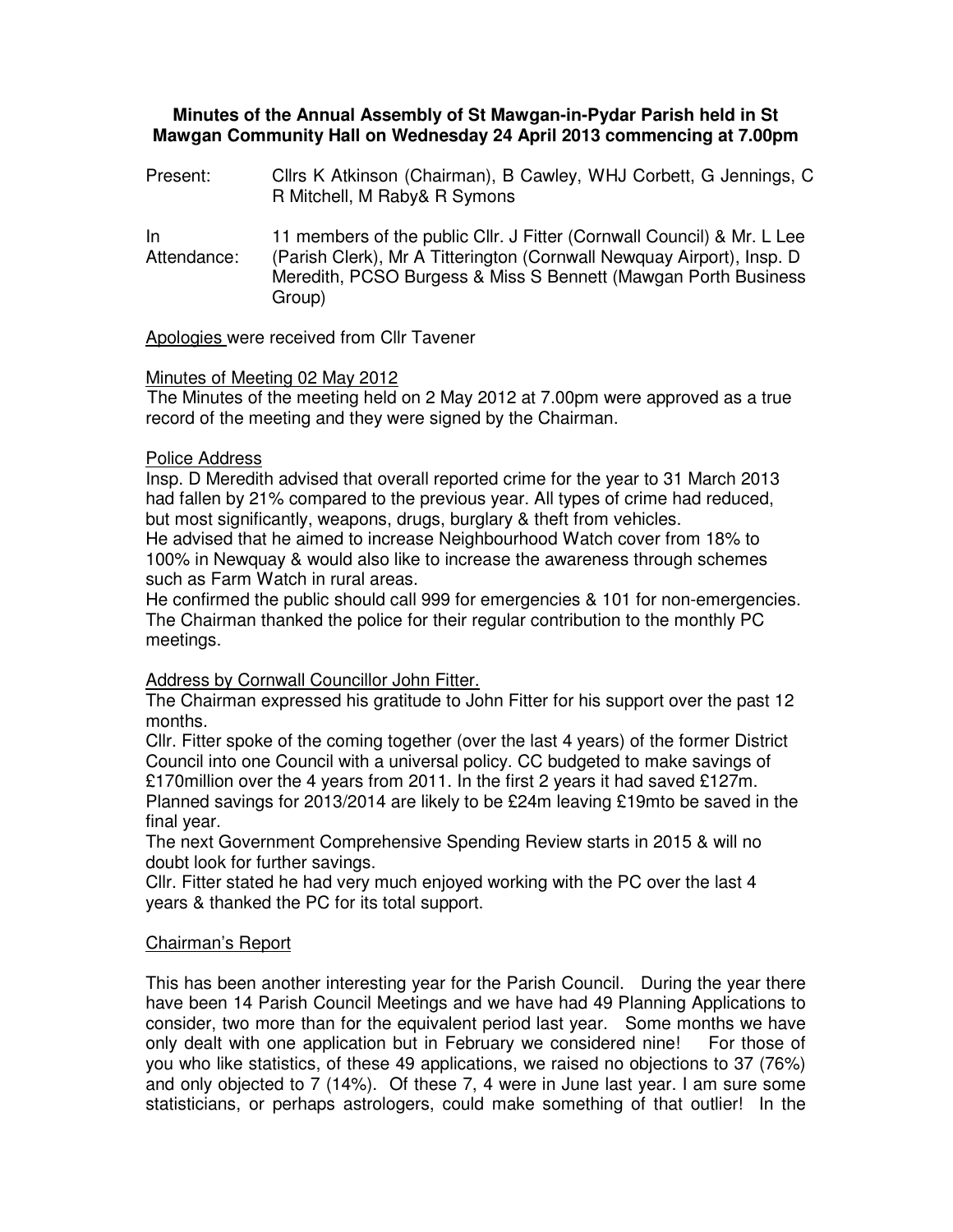remaining 5 (10%) we deferred a decision pending more information. Irrespective of the number we have to consider, I can assure parishioners that all applications are given the due consideration they deserve. Cornwall Council Planners do not always concur with our opinions but we believe that we are acting, impartially, in the best interests of the residents. It is always heartening when, an application goes to appeal and the Inspector's findings chime with our expressed opinion, as has happened in the last month for one application in the Mawgan Porth Ward. While dealing with Planning I should report that we have responded to the Cornwall Local Plan 2010 – 2013 Strategy consultation document emphasising our objections to certain of its proposals where we believe these are not in the best interests of this parish.

The PC kept the Precept at £28,000 for a further 12 months.

We have 12 seats on the Council but we only actually had 12 Councillors for four months this year. By the last meeting of the year, on March  $13<sup>th</sup>$  we only had 9 sitting Councillors. During the year William Old, Paul Roberts and Ann Thompson resigned, all for different reasons. I would like to thank each of them for their contribution to the Council over their many years, in Paul Robert's case both as a Councillor and as Clerk. Last year I thanked Ann for all her hard work as Vice Chairman and I am sure many people in the parish will join me in wishing her and Hugh all the very best for their new life 'up country'. In March, Councillors were greatly saddened to hear of the untimely death of Councillor Alan Bettles. Alan was a great servant of this Council, having been on it on two separate occasions. In his earlier stint he was a great spokesman for the footpaths, among other matters, and he brought this expertise to bear on his most recent Council membership. He was active right up to his death and he attended 85% of the meetings for which he was eligible this year, placing him above the average for all the Council. We shall miss his quiet, always apposite, comments during meetings.

In May, Cllr Jennings took her seat as a result of our first competitive election for well over a decade and since joining she has made a significant contribution to our work. Another new Councillor, Ray Symons, joined in August and has contributed greatly to our debates. Fluctuations in membership has meant that we only actually had 12 sitting Councillors available for 4 months during the year and even at those times we did not have 100% attendance at a single meeting; it is worth stressing that a Councillor's role is voluntary, unpaid and as most have busy lives elsewhere it is commendable that on 3 meetings we managed to get 11 attendees. The full list of Councillors and their attendance record is as follows:

| Atkinson       | 14/14 | 100%  |
|----------------|-------|-------|
| <b>Bettles</b> | 11/13 | 85%   |
| Cawley         | 9/14  | 64%   |
| Corbett        | 14/14 | 100%  |
| Jennings       | 12/13 | 92%   |
| McKenzie       | 12/14 | 86%   |
| Mitchell       | 12/14 | 86%   |
| Old            | 0/2   | $0\%$ |
| Raby           | 8/14  | 57%   |
| Roberts        | 6/10  | 60%   |
| Symons         | 7/8   | 88%   |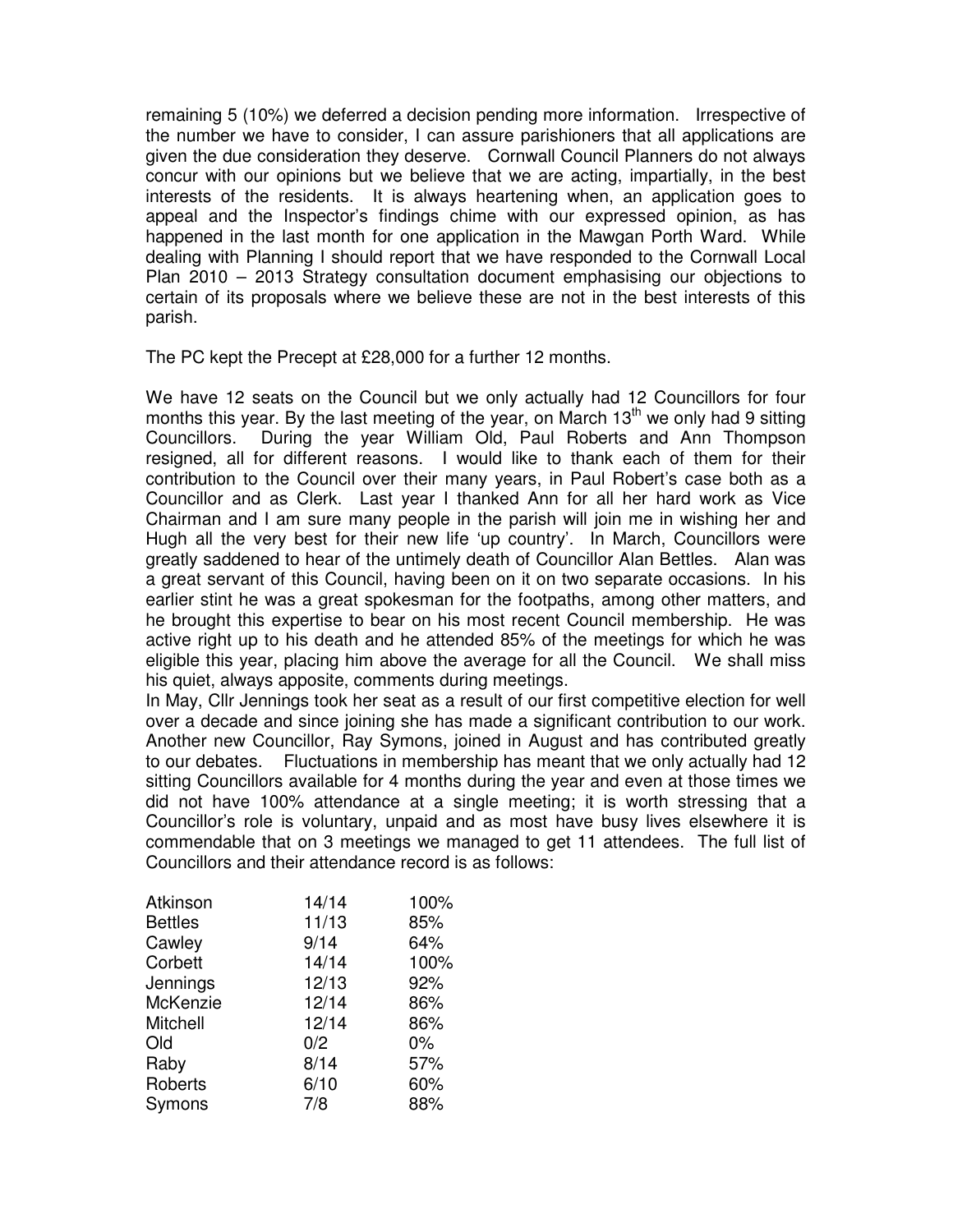| Tavener  | 11/14 | 79% |
|----------|-------|-----|
| Thompson | 7/9   | 78% |

Interestingly enough, the same two Councillors had 100% attendance the previous year. The average attendance for all Councillors over the year was 80%.

Our plans for affordable housing in the parish have received a temporary setback but further discussions between our small working group and the Affordable Housing Department at Cornwall Council will be held in a few days time.

The proposals by Cornwall Council to close the toilets in St Mawgan, as a cost saving measure, became a reality earlier this month but as a result of a lot of hard work a temporary solution has been achieved to keep the Disabled Toilet open while the legal requirements around the takeover of them by the Mawgan Porth Business Group are concluded. I must publicly acknowledge the tremendous help we have received from our County Councillor, John Fitter, in this matter. John has also helped us greatly in liaising with SWW and May Gurney over the logistics involved in the renewing of the mains water pipes throughout the parish. This work has already commenced and will continue through to spring 2014. I have no doubt that when all the upheaval connected with this project is over we will all be pleased to have a regular, dependable, water supply – a situation many years overdue.

Matters relating to Rectory Lane, that I referred to at last year's Annual Parish Meeting, are still on- going and we have recently been told that it has moved up the priority list at Cornwall Council. At the present rate of progress it could be a further four years before the matter is determined by them. In the light of this the Parish Council has decided to go forward with a resolution passed earlier in the year to request the Minister to intervene.

Finally I would like to thank all my fellow Councillors for the support and forbearance during the year. Things sometimes do not always progress at the speed we might wish, but as Clement Atlee said "Democracy means government by discussion" but he added "it is only effective if you can stop people talking"

Presentation by Mr A Titterington (Cornwall Newquay Airport)

Mr Titterington advised that the airport had successfully reduced the subsidy from CC by a further £235,000.

New routes were being sought & Easyjet will be flying to Southend & Liverpool from June. Chartered flights to Turkey took place in April & are likely to feature again as are flights to Germany.

The airport had increased use due to the temporary closure of Lands End airport & the closure of Penzance helicopter pad, together with the closure of the main railway line during the recent floods.

On the aerospace side he confirmed that the Search & Rescue helicopter service operated by Bristow Helicopters would be moving to Newquay. This would lead to 40 new high level jobs, some of which would go to MOD staff from Culdrose, but others would be available to local people.

A planning application will be submitted in June for a new hangar for this service & whilst it will be within the LDA, the hangar will be 12 metres high which is above the limit set in the LDA.